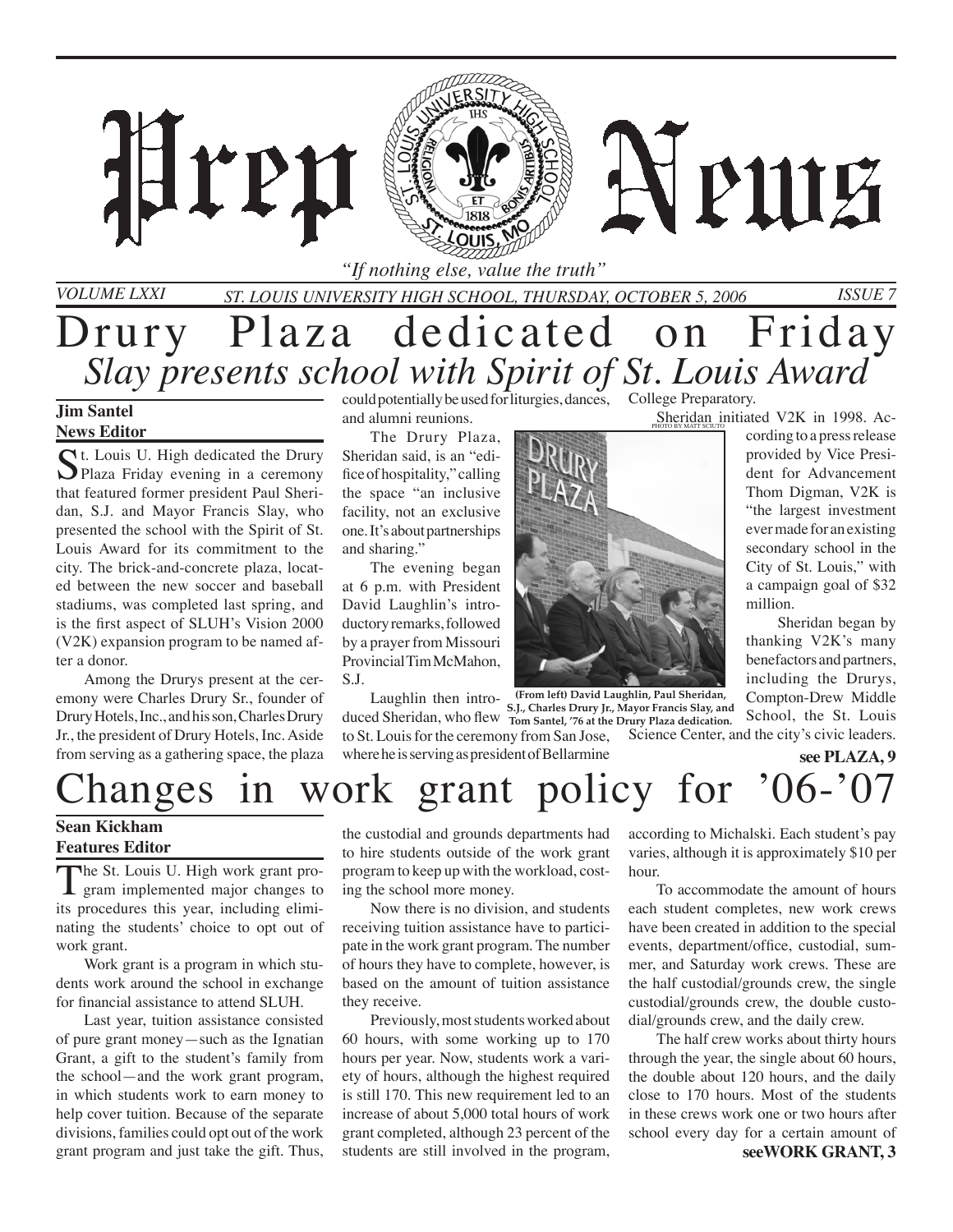**News** October 5, 2006

## Onder, '80, to speak on stem cell research

#### **Jerry Lakin Core Staff**

St. Louis U. High will welcome Rob- $\sum$  ert Onder, an attorney, physician, and future state representative, to speak about stem cell research to theology classes on Oct. 30 and 31.

This November, Onder will be running for state representative as a Republican. After winning a six-way primary, Onder is running unopposed in the thirteenth district in Lake St. Louis.

The stem cell issue is on the ballot as Amendment 2 for the November election. This amendment proposes various protections for any type of stem cell research as well as a ban on human cloning.

Onder, '80, attended Washington University for his undergraduate and medical school work and got his law degree from St. Louis University.

With his background in science, law, politics, and medical ethics, Onder is in a unique position to discuss many aspects of the controversial issue of stem cells.

"He'll cover the science, ethics, and probably some of the politics," said Jim

Knapp, S.J. who taught Onder when he attended SLUH and has remained friends with him.

Both the theology department and administration wanted to bring in a stem cell speaker for some time. The decision to invite Onder was made by principal Mary Schenkenberg around two weeks ago. The presentations will be especially timely because they will coincide with the upcoming elections.

"We wanted to make sure … that we got this workshop done before the vote so seniors can vote with an informed conscience," said Knapp.

Onder will be at SLUH both on Oct. 30 and 31 so he has a chance to speak to every theology class. The decision has not yet been made as to which classes he will present to on which day.

Theology classes will go to the chapel with other theology classes for the presentation for each period. At the end of the workshop the students will have an opportunity to ask Onder questions.

Students will also discuss the presentation in more depth during later theology

## S wift tames Medusa

#### **Dan Behr Reporter**

For most of us, a confrontation with Medusa, the snake-haired mythological monster who turned men into stone with just a glance, seems far-fetched and even nightmarish. But last year, senior Todd Swift not only confronted Medusa, but like the ancient Greek hero Perseus, he defeated her, albeit on a mythology exam.

Recently, Swift received news that he had earned a perfect score on the Medusa Mythological Exam (M.M.E.). St. Louis U. High has been participating in the M.M.E. for the past five years but Swift is first in the school to receive a perfect score.

The results were given to Latin teacher Mary Lee "Magistra" McConaghy over the summer.

Although the testing actually took place last spring, Swift did not know the outcome of the test until this school year.

Along with McConaghy's congratulations, Swift received a gold medal and the book *The Mirror of the Gods*, which was written about a recent rebirth in mythological artwork.

"This particular exam is really detailed," said McConaghy. "So, I thought it was wonderful that he received a perfect score on it."

The M.M.E. was set up as a fifty-point multiple choice exam meant to test the participant's knowledge of Roman and Greek mythology. Each year, the M.M.E. chooses a different specific mythological topic to cover. Last year's exam covered the myths relating to Hercules. A committee of eight professors, teachers, and students write and grade the exam, which is open to anyone between 9<sup>th</sup> and 12th grade regardless of whether or not they study Latin/Greek.

classes and some science classes.

According to Knapp, Onder can speak intelligently about both sides of the stem cell issue. While Onder's position on the ethics of stem cells are for the most part lined up with the Church's views, Knapp stressed that Onder will attempt to present and critique both sides of the issue.

Knapp also explained that the Church wasn't opposed to adult stem cell research, but rather the use of embryonic stem cells.

Knapp explained that he hoped the workshops would provide an opportunity to clear up some of the confusion surrounding the topic.

"No matter how the election goes, I do think that there's been a bit of misinformation surrounding the nature of the issues," said Knapp. "Both sides are accusing the other side of being liars."

"It's a very conflicted issue," said Knapp.

"It's a good opportunity to take on a different issue and process it with our students," he said.

P.A. system reprogrammed

#### **John Neill Reporter**

St. Louis U. High's phone system, which controls the Public Address (P.A.) system, was reprogrammed last week. The goal of the project was to allow more people from different parts of the building to have access to the paging system in case of an emergency, according to Vice President of Administration Michael Leary, who was in charge of the operation.

Before the update, the P.A. system could only be accessed through one phone outside of Principal Mary Schenkenberg's office. Now, about 12 phones can access the P.A. system. These updated phones are located "strategically in every major location of (SLUH's) buildings" so that "pretty much any part (of) the campus" can access the P.A. in an emergency, according to Leary.

Leary described the project as easy,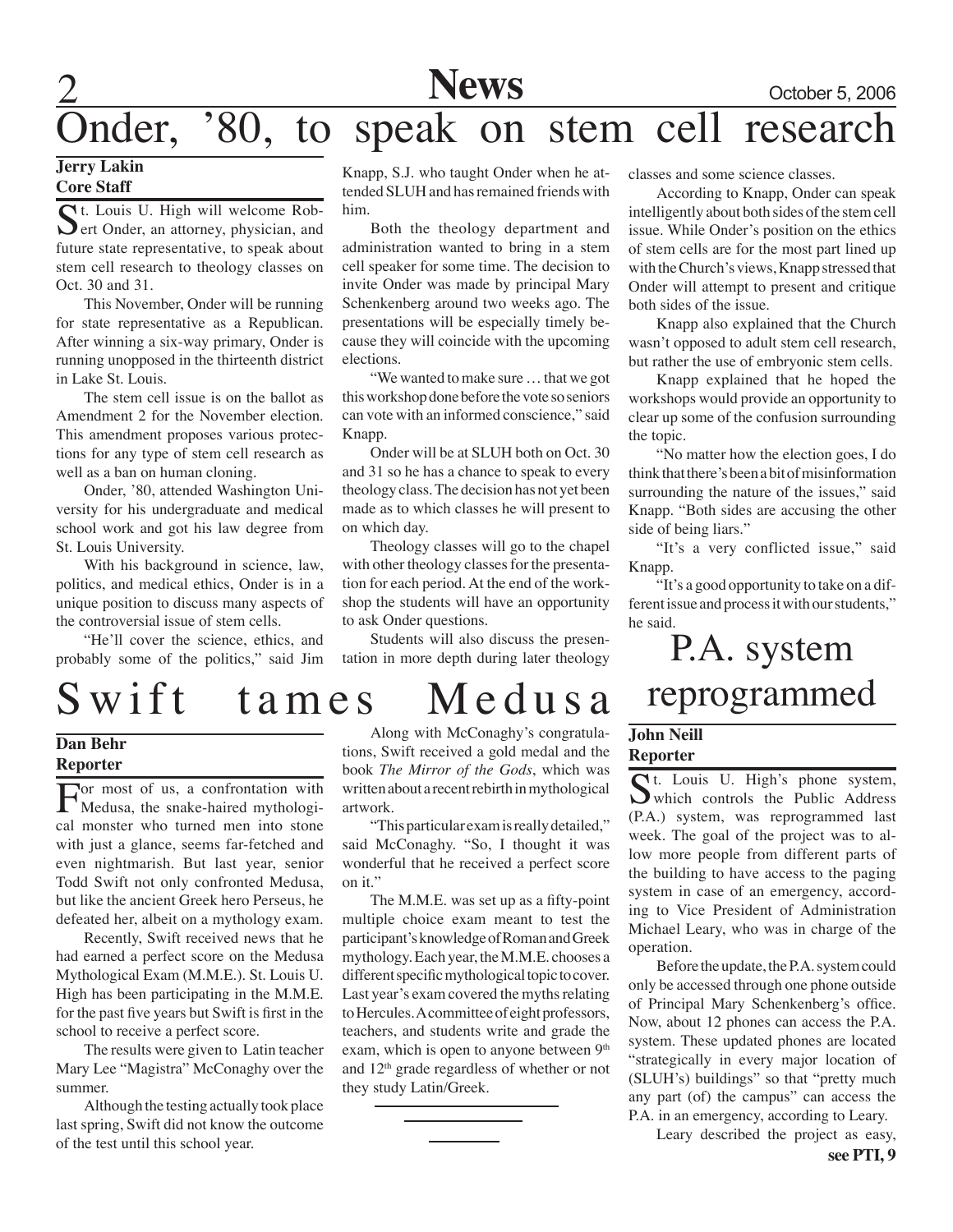### October 5, 2006 **Opinion**

## LETTER TO THE EDITORS Sestric, '58, proposes earning parking privileges

To the Editors:

As an alumnus (Class of '58), and the father of an alum, I would like to respond to Mr. Hoelting's complaint about the available parking for seniors. I would suggest that he consider that there is more than having survived three years of life at The High School to be entitled to special privileges. I might suggest that he consider the motto of The High School (Men for Others) as a criteria for special parking spaces. While we realize that most underclassmen don't need parking places (being less than 16 years of age and not able to obtain a driver's license, plus the graduated license requirements), those students who have obtained a driver's license might earn preferred parking spaces based on how they meet the school motto.

For instance, since we are all concerned about the environ-

### WORK GRANT

 $(from 1)$ weeks.

Although one might think the extended hours would interfere with sports and extracurriculars, the new work crews actually allow the program to be more flexible so students can be involved in those commitments.

"Philosophically, co-curriculars are extremely important, and I don't want work grant to interfere with a student being able to get involved," said Michalski.

"We try to work with the student as best we can, but they're obligated to do those amount of hours," said Byrd. "What we're trying to do now is have those students responsible for working those hours in that time span. We do allow some students working everyday for us (to take part in other activities) if they have sports or extracurriculars after school. We try to work with them as best we can, but sometimes it's impossible to do that. So we have to ask them if they could work their hours off in the time span they were approved for." Byrd also noted it is easier to work with students the sooner they talk to him.

Another problem with the previous work grant system was absenteeism. Some students did not feel pressured to work their full hours and skipped work grant sessions. Then, at the end of the school year, they would have to make up for all their hours missed.

"The follow-up is going to occur a lot sooner and a lot more aggressively to take ment and reducing dependence on nonrenewable fuels, perhaps we might give preference to those students who drive in car pools, which reduce auto emissions and save gasoline. Perhaps we might give preference to those students who are engaged in after school mentoring for students, or providing health care for clinics in lowincome neighborhoods.

I do not know if school athletics would necessarily qualify, since I assume that the student athletes would not complain about a little more exercise after practice.

Mr. Hoelting might give some thought to "earning" privileges, rather than a feeling of entitlement for merely surviving three years of rigorous life at The High School.

Anthony J. Sestric

care of that kind of problem," said Zarrick.

According to Michalski, the school will be more in touch with work grant families so students can finish their work on time and their parents won't be billed for the remainder of the tuition.

The new time-card procedure is also helping to take care of this problem, requiring students to clock-in and clock-out of work grant so Byrd can keep better track of each student's weekly hours.

Of the time-card requirement, Byrd said, "Right now it's still in a transition stage. So we're just waiting to see if the kids will start reporting their time regularly." He added, "With the new changes in my area it's a lot of extra work, but if it'll help this work grant program improve, I'm all for it. … I can see now it is getting a little better. It seems like the guys are more conscientious of doing their work grant now."

These changes "probably did increase the number of overall work grant hours we see," said Michalski, "because it's being a little more fair because you have the proportion worked to money received."

However, if students complete all their jobs before their required time is up, they have to sit and wait out the clock. This problem is currently being dealt with as the jobs each student performs work out to fit the amount of hours they have to complete. "Although there is some down time like in any job … (we) try to be as efficient as we can," said Michalski.

"We try to make the kids more responsible of treating work grant like a real job," said Byrd. "If you're assigned to this work grant you need to try to complete your job at the time you're supposed to complete it instead of trying to run it over and then run out of time."

As for the work grant supervisors, "I haven't had much negativity on it really," said Byrd. "Even with the new time card system, everybody seems to be working together on it, it doesn't seem to be much of a hassle on the supervisors."

Zarrick and Michalski just hope the students know their work is appreciated.

"From my standpoint as Director of Facilities, the value of the work grant program cannot be underestimated," said Zarrick. "We value very highly the students in the work grant program and what they do for the school. … I hope the kids understand that they are performing well-paid jobs to pay for tuition … even though they may not get the satisfaction of bringing money home in their pocket."

Zarrick just wants students realize their value and wants them to be conscientious about their work.

"The school itself banks on those work (grant students) … (they are) a necessary part of our fiscal health here at the school," said Michalski.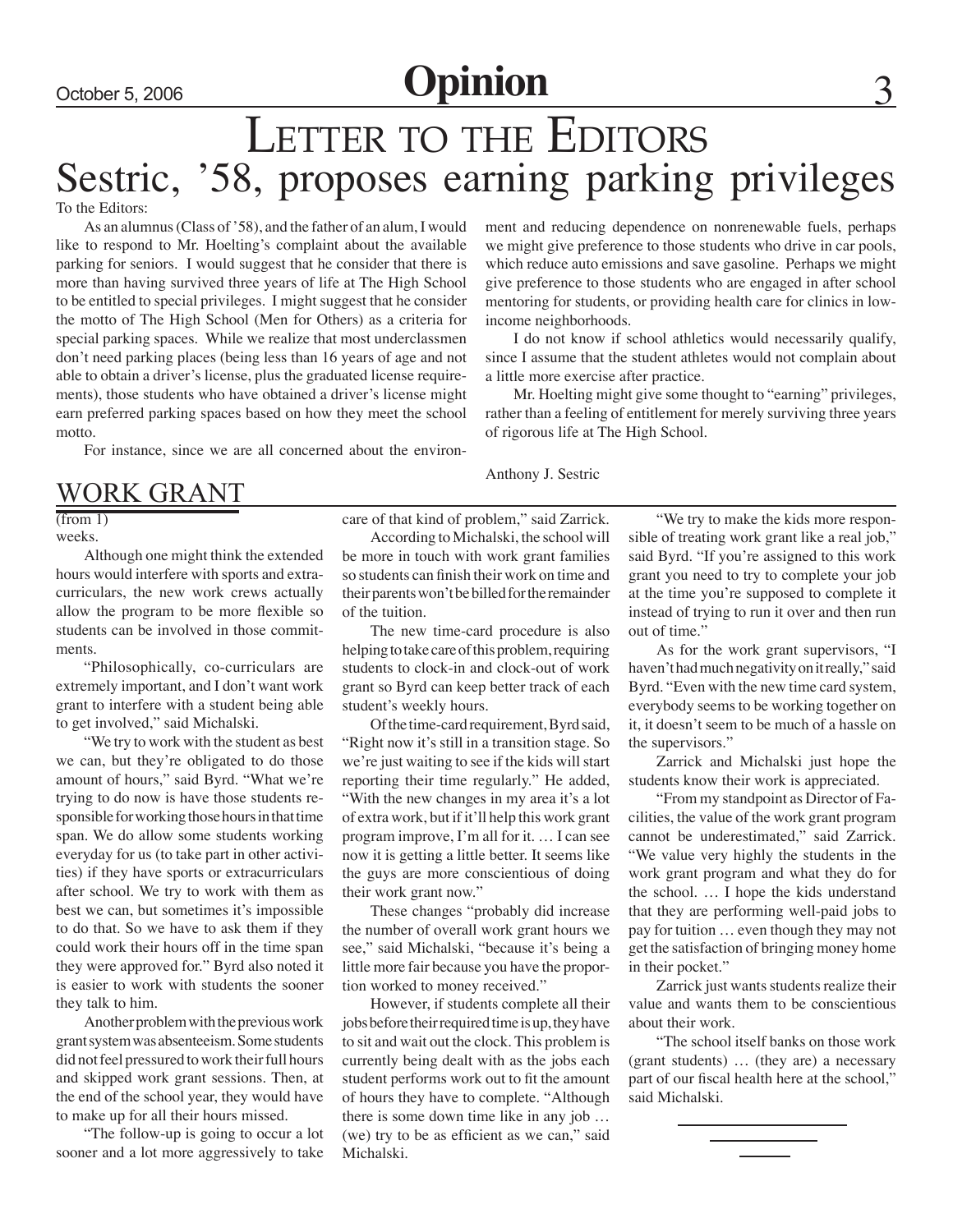## **News** October 5, 2006 ollege Board to audit AP program

#### **Christian Ronzio Core Staff**

In the coming months, St. Louis U. High<br>will participate in the first ever audit n the coming months, St. Louis U. High of College Board's Advanced Placement (AP) program. The audit will attempt to certify all AP-listed classes in the country as meeting certain requirements.

"Basically what they're trying to do is communicate standards for high school programs so colleges know what AP programs mean on a transcript, that the AP means a certain curriculum was covered," said Assistant Principal for Academics Mark Michalski.

"My impression of the audit," said AP Physics teacher Paul Baudendistel, "is that in recent years, College Board has been having a problem with schools saying they have AP classes where they mean honors or accelerated, and having nothing to do with AP testing or the curriculum." In past years, College Board has published recommendations for curriculum, but nothing mandatory.

consist of creating a curriculum that covers everything AP outlines for the year. Mostly these are very broad areas, with more or fewer requirements depending on the subject. The audit will also check whether science courses are doing the proper lab work and that the textbooks selected meet the AP requirements.

According to Michalski, after the information is gathered, both the teacher of the course and Principal Mary Schenkenberg certify that the course is up to standards and send it to College Board by June 1, 2007.

The final version of requirements for a class to be AP has gone through many revisions over several years. One change has been College Board's decision to drop time requirements for AP classes. The time requirements would have necessitated a certain number of hours per week in the classroom for each AP-designated course.

"With all of the variables that it takes to create a good course, that makes a lot of sense to me," said Michalski. "It's really about time management and so many other things that you couldn't have a set time for every school in the country," he continued.

Baudendistel, however, said, "With new time requirements, the school would be forced to choose whether or not to have AP classes, but as it is, we can keep on doing what we are. They both have good and bad sides. Overall, though, I think the proof is in the test results. I don't see why an audit would be needed because results are as good an indicator as any if (College Board) prepares a quality test."

In spite of the new requirements, Michalski doesn't think that any of SLUH's 18 AP courses will be affected, "but if at all, it will just be a curriculum adjustment."

"Though the audit may make some extremely minor changes to our AP classes, it's hard to argue with what we do because of our high level of performance, which is really due to the great students and tremendous faculty here," Michalski said.

Last year SLUH students sat for 739 AP tests and passed 658 of them, a ginormous 90 percent passing rate.

### The new requirements for the audit Circus Club grants wish for Perryville girl

#### **Matt Hubbard Photography Editor**

The Circus Club drove to Perryville, **I** Mo. in order to perform at the Perry Park Center (PPC) last Saturday morning. The community center was holding a special party for a second grade girl at Perryville Elementary School named Brooke Williams, who was diagnosed with an inoperable brain tumor in September.

While Williams could have had a trip to a place such as Disney World provided for her by Make-A-Wish Foundation, she chose to have a party with her friends, which was donated to her by the PPC. The PPC donated their services, facilities and a great deal of food for the day.

An employee of the PPC approached the swim coach at Perryville's St. Vincent's school, John Esswein, to ask if he knew of any private circus troupes to provide entertainment for the party. After a few calls, Esswein found out about St. Louis U. High's Short Attention Span Circus from his sister-in-law Theresa Corby, mother of sophomore Kevin

Corby. Corby called SLUH and word eventually got to ASC teacher Karl Guenther.

Corby called Guenther last Friday to tell him that the performance had to be done that Saturday, because the doctors had shortened Williams's life expectancy. Guenther passed along the word to the Circus Club.

Six members of the Circus Club made the journey to Perryville. Without club president Danny Byrne, senior Drew Burkemper became the Short Attention Span Circus spokesperson. The performers, garbed in crazy clothing, ran through a few of their regular routines such as juggling balls and clubs, the skit "David and David," and a magic trick.

Esswein was pleased with the performance. "The circus troupe from SLUH was wonderful (stewards) for our faith as well as their school. They went above and beyond to help make a wish of a young child they had never met come true."

Williams has a special love for family, friends, and pets. She also plays soccer and is a gymnast.

Circus Club member senior Adam Archambeault said, "I felt really fulfilled that I went out of my way to help (Brooke). I ask the SLUH community to pray for her, her friends, and her family."

### Attention

After fighting through copyright delays, the PBS *American Experience* documentary *Eyes On the Prize*, written by SLUH alumnus Henry Hampton, '58, aired on PBS last Monday. The documentary features significant struggles of African Americans throughout the civil rights movement. Last week's segment featured the Emmett Till murder and the Brown v. Board of Education decision. Set your VCRs for Monday, Oct. 9 and Monday, Oct. 16 for the second and third installments.

#### Announcement

The SLUHlard Market Mother's Club Card Party will be held on October 15. Doors open at 11 a.m., party starts at 1 p.m.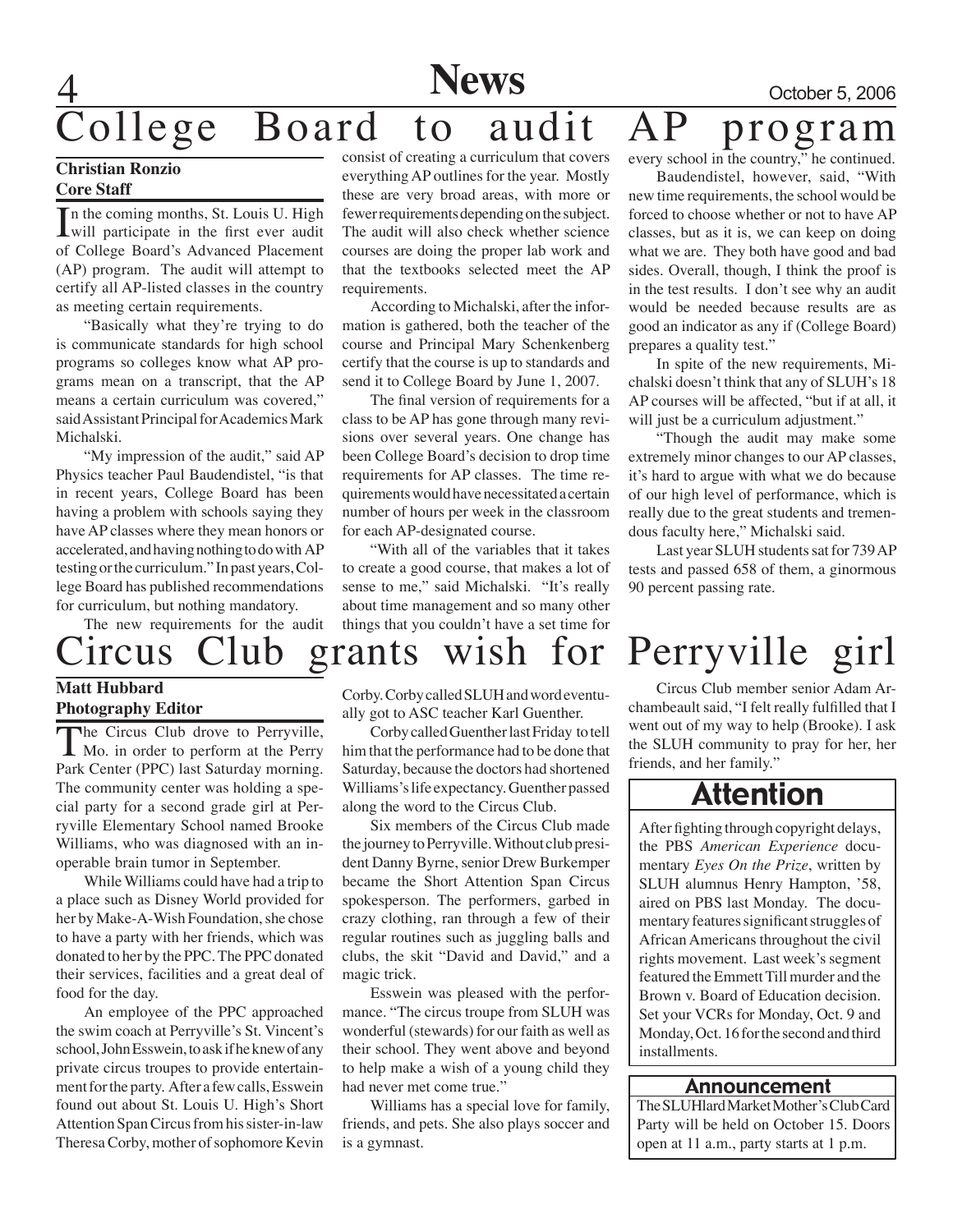# October 5, 2006 **Sports** 5

# Soccer opens strong in Jr. Billiken Classic

#### **Kevin Gier Reporter**

Entering the middle of the season, the St. Louis U. High soccer team is riding high, ranked No. 1 in the city, state, and region and No. 2 nationwide. The Jr. Bills kept on winning this last week, beating a vaunted conference foe, one of the best teams in Southern Illinois, and getting an easy win via the mercy rule.

On Friday, preceding the dedication of the Drury Plaza and the ensuing fireworks, the Barclaysbills took on Parkway South in what many expected to be a rout. It turned out to be much more than a rout: substitutes Rusty Brooks and junior Erik Carretero each got hat tricks in the second half, junior Tom Meyer and captain Matt Leinauer each got first half tallies, and junior Jack Twellman celebrated his 17th birthday in grand style, getting two early goals, including one from the penalty spot. Shortly after the hour mark, Carretero's third ended the match with a final of 10-0, getting the players out in time for the ceremony.

The next night, SLUH started their Metro Catholic Conference season versus Vianney, whom SLUH had played earlier in the year at the CBC Tournament. That game was one of the most hard-fought the Jr. Bills had played all year, with three SLUH and two Vianney players booked in a 2-1 SLUH victory.

This game, however, would not be like that, as from the opening minutes, SLUH pressed forward on its home turf. Junior Chris Haffner scored early for SLUH but was cancelled out late in the first half by Matt Scheipeter of the Griffins.

The second half, however, was all SLUH: Leinauer and Twellman each scored one after the break, Haffner got a brace, and Carretero scored his fourth goal in two days to lead the Jr. Bills to a 5-1 victory.

Assistant coach Charlie Clark said about the conference opener, "I thought it was our best game all year. They did everything I asked them to and got a lot of shots."

On a swelteringly hot Tuesday afternoon, SLUH finished the first day of the inaugural Jr. Billiken Classic, squaring off against fellow top-10 team Edwardsville. Early on, the Tigers showed no signs of life against SLUH, letting up goals from Leinauer and Twellman. While the boys from the East Side occasionally got a decent chance off of corners or deep throw-ins, they were only able to get one good run, which was stopped ably by sweeper Ricky Hudson. Twellman got another goal just before the break, and after the halftime interval, Leinauer got his second as well, capping the scoring for a 4-0 victory.

The rest of the tournament looks tough for all four teams competing: SLUH plays No. 5 Oakville, who Clark says "look like the best team out there … they're tough to get goals on," tonight at 7, immediately preceded by Edwardsville versus Jefferson City. On Saturday, Oakville and Edwardsville play at 2 p.m. in the much-hyped "Battle of the Teams Called the Tigers Who Both Have 'Ville' in Their Town's Name," while the nightcap pits the hosts against Jeff City, who beat Oakville 1-0 on Tuesday and look like the surprise team in this tournament.

# wimming falls to powerhouse Rockhurst

#### **Ray Kreienkamp Reporter**

As an alternative to paying to get into a football game, come see St. Louis U. High's swimming and diving team for free. Not only are they free, they have proved that they can challenge state competitors and swim hard. For in the last week, the SLUH swimming and diving team had solid performances in the DeSmet Invitational at both the varsity and JV levels.

On Saturday at the DeSmet Invitational, the Jr. Bills got their first taste of what the state competition would be like. The six-team meet featured not only local rivals such as DeSmet and MICDS, but it also brought in Kickapoo (Springfield, Mo.), Glendale, and western powerhouse Rockhurst to challenge the Jr. Bills.

By the end of the meet, the Jr. Bills were in fourth out of sixth place. Although this may seem as if it was a disappointment, it was quite the opposite.

Long commented, "I was really impressed with how our guys swam. Our guys just keep on dropping time."

Among many good swims on Saturday, the Jr. Bills got great swims out of junior Tim Dale, Joel Berger, and freshman Daniel Pike. Dale, on the one hand, edged himself even closer to state in the 50 free, missing the state mark by only one tenth of a second. Berger, on the other hand, helped move the Jr. Bills up in the 200 free by swimming a personal best under two minutes.

"It was great to finally get under two minutes. It was a goal I had been shooting for, and I am glad that I got it," remarked Berger.

Pike also had a good swim. In dropping three seconds on Saturday, he had dropped a grand total of five seconds in the 100 backstroke in just one week.

Pike said, "I was really happy with how I swam. I know that the stroke drills have really been helping me improve my stroke." He continued, "I like how I am dropping time and hope that I continue to get my time even closer to the state time, even if I am not able to make it for this year."

The best performance of the meet was

sophomore Mick Dell'Orco on the diving board. The sophomore phenom, with the brace still on his ankle, qualified for state by diving just over the 210 state mark. Although diving coach Brenndan LeBrun described Dell'Orco's day as "rough," LeBrun was happy to see that Mick qualified even with the brace on his ankle.

"The question for Mick was not really whether he was going to qualify or not, but when his ankle was finally going to heal. And it is really going to help him now that the ankle brace has finally come off," remarked LeBrun.

A satisfied Dell'Orco commented, "I was glad to qualify for state, especially because I can help the team earn points by qualifying. It was nice to finally be able to qualify after having to work through the ankle injury throughout the season."

The Jr. Bills got an up-close look at the other best teams in the state, and, by the end of the meet, most of the Jr. Bills were pretty confident that Rockhurst was going to be the state champion.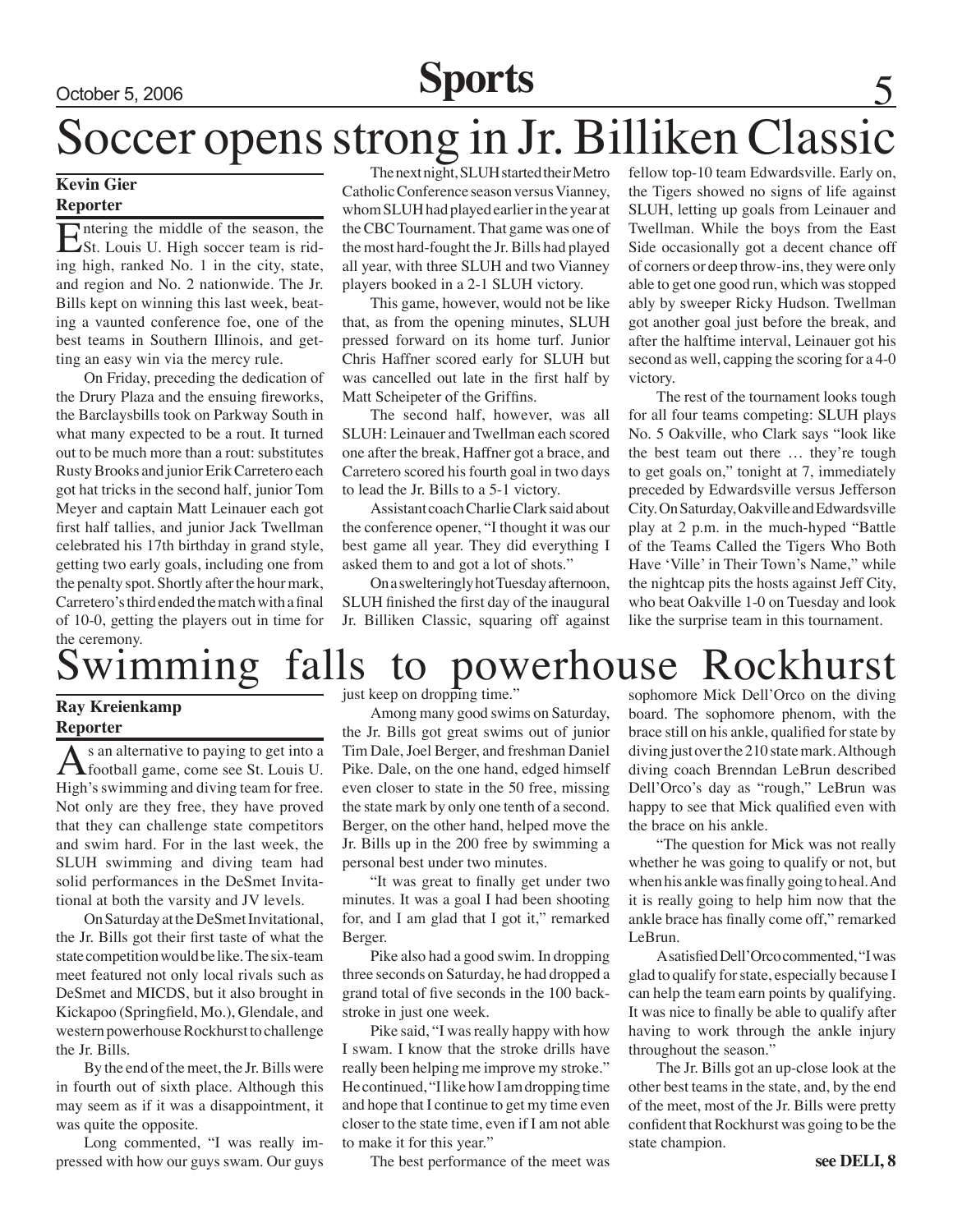### **Sports** October 5, 2006

Bouquet.

Bills.

 This time the Vikings started on the Jr. Bill 48 yard line. The Jr. Bill defense rallied and held the Howell offense, forcing them to settle for a field goal and a 24-0 lead over the Jr.

 On the Kornfeldbills' last drive, the offense

# Footbills blanked by Francis Howell Central

### **Kevin McBrearty**

#### **Reporter**

The St. Louis U. High Jr. Bills had a rough outing last Friday, losing in a shutout to the Francis Howell Central Vikings, 38-0.

 Howell Central started off the game with an early lead, scoring on their first drive with a couple of quarterback sneaks. The Jr. Bills found out early that Central came to play, falling behind 7-0 with 10:34 to play in the first quarter.

 The Jr. Bills' first pair of drives were unsuccessful, forcing them to punt the ball away.

 On Central's next drive, they sprinted down the field, using their triple option to confuse the Jr. Bills' defense. After their option runs brought them to the Jr. Bill goal line, the Vikings pounded the ball into the SLUH end zone to extend their lead. On the extra point though, junior Drew Blackmon blocked the kick, keeping the Central lead at 13-0.

#### **Matt Lawder Reporter**

The top 14 runners on the St. Louis U.<br>
High cross country team loaded into the school vans Friday afternoon to head to a far more exciting place than a friend's basement or some swanky new club. That is right; the cross country team was headed to the land of milk and honey (also known as Kansas) to participate in the Rim Rock Classic, a regional meet featuring many Midwestern powerhouse teams. SLUH handled the pressure well and narrowly bested a regionally-ranked Lee's Summit North to capture second place.

The SLUH contingent arrived late in Lawrence (around 10:30 p.m.) after battling several bouts of traffic from St. Charles residents and a NASCAR event in Kansas City. The team had originally planned to leave earlier so they could tour the course and get a good night's sleep. However, the administration had other plans and squashed the team's hope by telling them that they would not be able to leave before the end

 On the ensuing kickoff, a bobbled ball by Kaelan Mayfield resulted in a fumble

and a Howell recovery at the Jr. Bills' 23-yard line. The Vikings turned the turnover into a touchdown and converted the twopoint conversion to give them a threetouchdown lead, 21-0.

 The Jr. Bills' next possession ended the same way as the first, with a fumble. On the rollout, looking

for a receiver downfield, quarterback Mike Quinlan was sacked, and he fumbled the ball. Once again, Howell started an offensive drive in Jr. Bill territory.

"Everyone had their men, (but) it's dif-

### XC takes second at Rim Rock

of school because of school policy.

SLUH's JV team woke at 5:00 a.m. to see the course before they raced. The team ran impressively, led by junior Chris Murphy, who won the race in 17:14. SLUH's JV had to battle to the wire, though, with Lee's Summit North's JV toe-to-toe with them. The teams tied with 49 points each, and SLUH took second on a tiebreaker.

But SLUH would get the last laugh as varsity ended up beating Lee's Summit North by only one point. The race started off fast, with some of the best runners in the Midwest setting a quick pace. SLUH's pack fell into a good rhythm early and settled in nicely with the high-caliber field.

"I wasn't nervous before the race because I knew we were ready to go," Nate Banet recalled after the race. "We got out perfectly in a 5:11 first mile. I made a move about a half-mile in to get the pack in good position and not get caught behind early. The pack stuck together very well and junior Mike McCafferty really pulled us through in the second half of the race. We all finished

PHOTO BY ANTHONY SI ferent when you're in a game and they just forgot to take their man," said junior linebacker Andrew



**Junior Eric Devlin runs the ball.**

**see \$4?, 8** woke up. Following a 29-yard run by running back Ronnie Wingo and an 18-yard pass from Quinlan to receiver Eric Devlin, the Jr. Bills found themselves in the red zone for

well and were excited to place in the top twenty."

Banet finished in 20th place with a time of 16:54 for fourth place on SLUH's squad. Finishing ahead of him were Matt Lawder in 16:19 (6th place), McCafferty in 16:47 (15th place), and Dan Viox in 16:51 (17th place). Other SLUH finishers were sophomore David Kuciejczyk-Kernan, taking 50th place in 17:34, freshman Caleb Ford, finishing 54th in 17:36, and sophomore Austin Cookson, taking 71st in 17:48.

The SLUH onslaught proved not enough for the overpowering Fort Zumwalt South but was good enough for a close second. Banet said of the close loss, "I think this (race) was a major step forward. I think we'll be ready to go after them at State."

SLUH is looking toward capturing yet another MCC crown this weekend at Chaminade. Anyone that is ready for a Saturday morning filled with more fun and frolicking than last week's race should head to Chaminade to watch the cross country team continue conference dominance.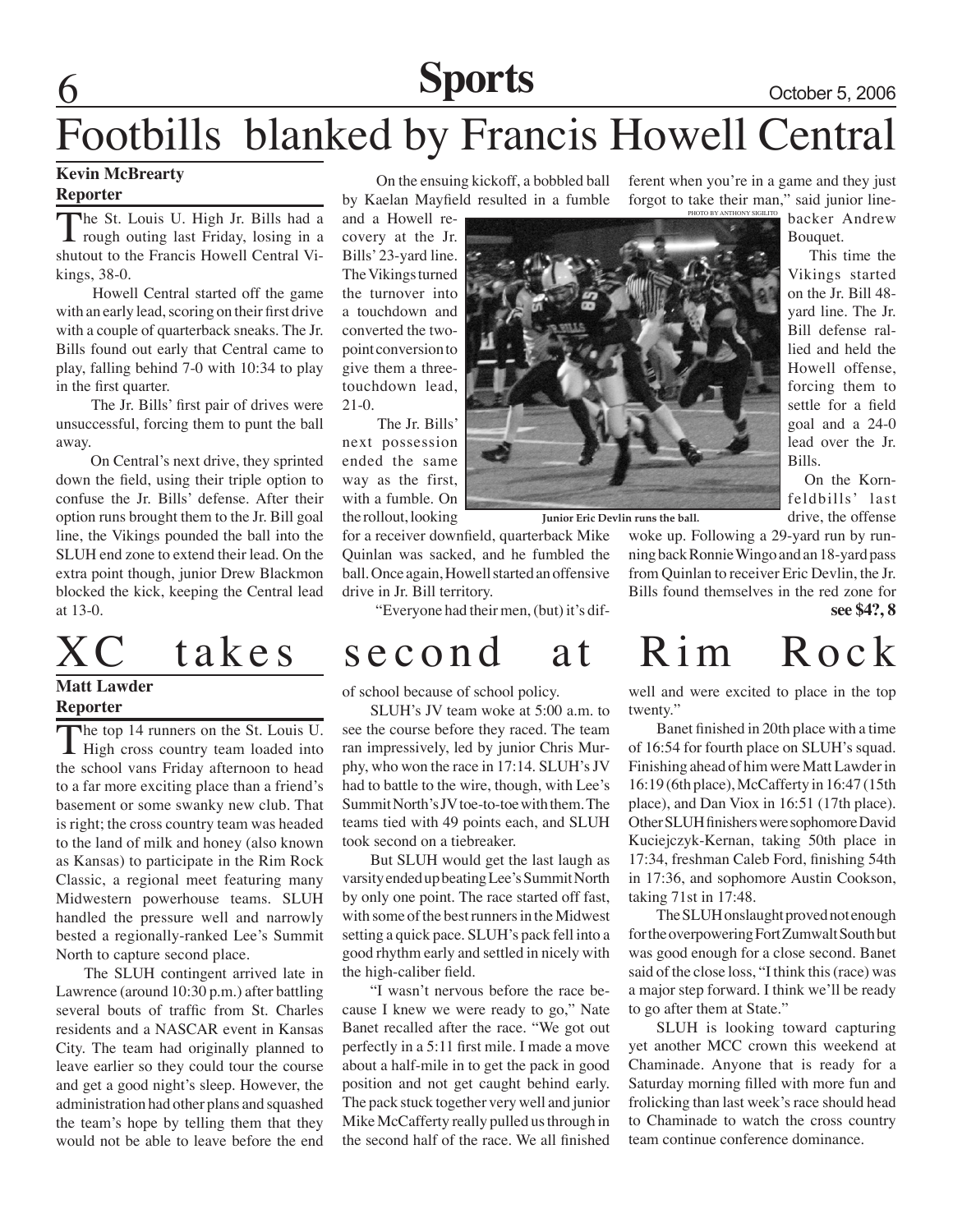# October 5, 2006 **Feature** Multitasking on the King of Instruments

#### **Andrew Mueth Features Editor**

The organ plays the part of a symphony at Mass. It accompanies the cantor and leads the congregation, producing the most traditional and grandest sound in liturgical music. It also produces the most complex sounds and requires a coordinated and talented organist to execute a well-played mass. Three such organists roam the halls of St. Louis U. High: senior Matt Anderson and freshmen David Ball and John Schneier.

Organs consist of between hundreds and thousands of pipes, each one playing a different note or a different sound. Like a piano, the organ uses keyboards to initiate noise. But after that, the differences between the King of Instruments and the piano are endless.

In traditional pipe organs, called tracker organs, "the keyboards, or manuals, and the pipes are all one piece, all a wooden case," said Anderson. "So when you press down a key, you're actually physically opening the valve that lets the air through the pipe." When air moves through the pipes,

the pipes create a sound, which varies in note by the size of the pipe, which range from a few inches long to upwards of thirty feet.

"The pipes are sitting on a bed of pressurized air," Anderson explained. "When you turn on the organ, that turns on the blowers inside the organ chest, and that's what pressurizes the air.

"If you keep pressing down the key, as long as you have that pressurized air … that note will sound for as long as you're holding down that key. There's no decay. … So it changes what you can do with it." Decay is the gradual decrease in volume resulting from the ceasing of vibrations.

The pedals function the same as the keys and play the bass notes of the rich sound; they form an oversized keyboard on the floor. To play them, Anderson uses special organ shoes. The shoes, which look like dress shoes, are just wide enough for his feet but narrow enough to allow him to hit only one pedal at a time.

As he plays, his feet dance up and down the pedals like he is tap dancing, alternating hits between his toes and heels.

For Schneier, adjusting to the pedals was the hardest thing about learning the organ, since his hands knew how to play piano already. Also, "there's a different style playing the organ. It's smoother, whereas with piano you can be a little choppier."

The smoothness comes into play from the huge nature of the organ and the rooms in which they are played. Echoes affect the articulation of notes. Articulation involves the gaps between notes and putting very short gaps in a long held note to let the sound develop.

"When you're playing a piece, you have to recognize if the church has a strong echo. … If you play in a dry room with no echo, you can play faster. … You don't have to worry about letting the sound develop."

Not only do organists manage three or more keyboards, they also produce different sounds using "stops," the key factor in sound versatility. Stops are handles to the side of the manuals, which must be pulled to allow sound creation. photo used with permission from Matt Anderson

When pulled, a stop moves a holed wooden board and, by lining up the holes with the pipe, lets in air.

 "If you turn on the organ, and there are no stops pulled, it won't make any sound," Anderson explained.

 Different stops control different sets, or "ranks" of pipes, and let in different amounts of air.

 When multiple stops are pulled for one manual, the sound "layers," playing multiple pipes of the same note and complicating the sound. Each pipe will produce a different sound, because different ranks of pipes control different sizes and types



of pipes.

 According to Anderson, there are four families of pipes: principals, flutes, strings, and reeds. Principals, flutes, and strings are responsible for the majority of sounds, and reeds are "imitative, trying to reproduce the sounds of other instruments. You find sounds like the trumpet, trombone, the oboe, (and more)."

So a "C" on a principal pipe will sound different than a "C" on a flute pipe, but both pipes can sound simultaneously if the organist has pulled multiple stops.

Different stops can also change notes by octave. "That really expands what you can do with tone. It gives you a huge range of sound," Anderson said.

Other stops link together multiple keyboards. When one key is pressed, the corresponding key on another keyboard moves as well, and both pipes play. This linking together allows for the layering of pipes that are not played on the same manual, and affects volume.

In a piano, pressing a key harder makes a louder sound. With an organ, volume operates differently altogether.

Beyond layering sounds, organs also have a swell box, enclosing a group of pipes, that opens and closes with shutters and controls volume with a pedal. Opening the box more lets out more volume.

Schneier, who has played organ since seventh grade, likes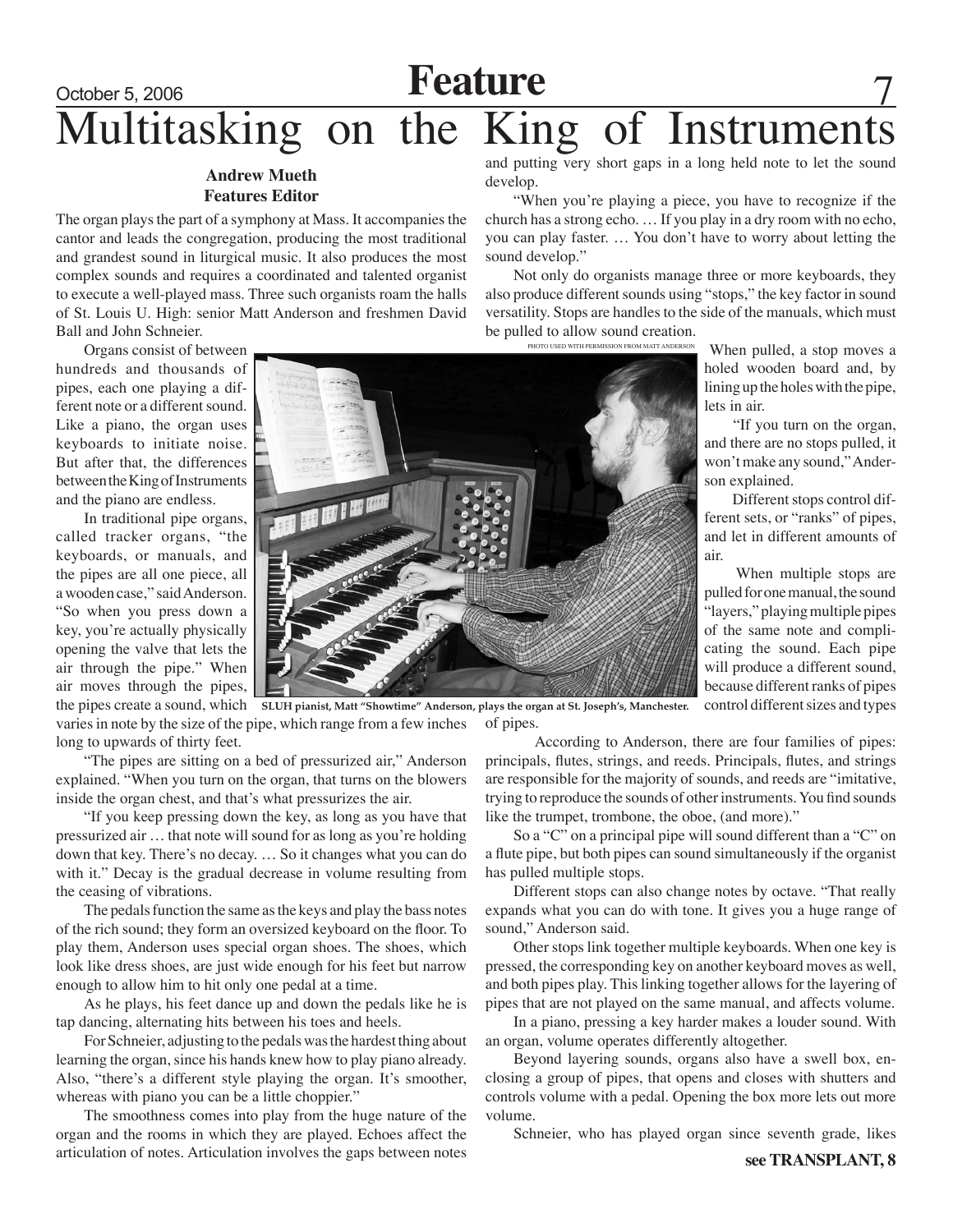# ANSPLAN

#### (from 7)

fact that you can do so many sounds (with an organ), you can make it loud, soft, you can do a lot of things with it. It's good when other people like it. You've reached other people. It just feels good." As each organ plays differently, Schneier's favorite is the

four-manual organ at the Cathedral Basilica. "It's got over 7,000 pipes. It's got an eight-second reverberation. It's just unbelievable."

All three organists spoke of the coordination needed to play organ as one of the major skills that came with learning the organ.

"It took a long time to be able to coordinate my hands and feet at the same time. … And you have to learn what things sound like and what's going to work," Anderson said.

Ball spoke of how the organ has helped him with "multitasking. It really works your brain. You have to be thinking when you sit down on an organ bench."

For Ball, the hardest part of playing organ is that, "It's a combination of a lot of things. It's not just keyboarding skills—your \$4?

#### $\overline{(from 6)}$

time. Desperate to score a touchdown and with time running out in the first half, the Jr. Bills went for the money on fourth and goal at the Howell ten but came up short on an incomplete pass to Chris deBettencourt.

The Jr. Bills started the second half with the same sickness that ailed them in the first half, turnoveritis. On their first drive, the Jr. Bills turned the ball over on an interception by Quinlan.

The Jr. Bills did respond on defense, though, forcing a turnover of their own. Defensive back Ken Aston recovered a fumble by the Vikings to give the Jr. Bills another chance to stop the bleeding.

But offensive woes continued and the Jr. Bills gave up another turnover on another interception. The Jr. Bills had another shot on offense after the Jr. Bill defense forced Howell to punt to the Jr. Bills, but old habits die hard. The Footbills handed the Vikings yet another present, this time also on an interception.

Howell capitalized on this opportunity and buried the Jr. Bills deeper following another touchdown. The Jr. Bills were now deep in desperation mode, trailing 31-0.

The Jr. Bills changed the look of the offense on their next drive, replacing Quinlan with sophomore John Swanston at quarterback, but struggled on offense and were forced to punt late.

Howell scored on the next drive to seal the game, 38-0.

Wide receiver Dan Quinlan said, "We weren't mentally prepared for the game. … I think there was confusion on all sides of the field."

Mike Quinlan completed 4 of 12 passes for 40 yards. Wingo had his first game with under 100 yards, rushing for 73 yards on 18 carries.

hands have to work separately, and on top of that there's not just one organ sound, you have to set them yourself, and also coordinating that with your feet on the pedal board."

Even though he has only played for a year, Ball got to play at St. Peter's Cathedral in Rome with the Children's Choir. "I got to

> play at the Vatican last Christmas. … I accompanied during Mass," he said.

> Playing organ at Mass requires a coordinated effort. At St. Anselm parish, Anderson uses a mirror to see the altar over his shoulder so he knows when to start playing during the Eucharistic prayer.

> Organists have an interesting relationship with the cantor and the congregation. When a pianist accompanies a singer, the pianist usually matches the singer's tempo. With the organ, the cantor sets the tempo most of the time, but the organist will set the tempo at his discretion if the sound needs slow-

(from 5) Head coach Fritz Long said, "At this point, unless Blue Springs (a KC area team) has something unbelievable, I don't see how Rockhurst won't win state."

To get a grasp of how good Rockhurst looked, consider this: In their 500 freestyle, Rockhurst had two swimmers under five minutes, and two more that had qualified for state but were over five minutes. To get an image of how rare this is, take into account that SLUH's best long distance swimmer is swimming in the low five minutes, not far off the state time. Rockhurst swimmers in this event are so good that one is under the SLUH all-time record for this event, and the other is just on the verge of moving past it. With such amazing depth, they are far and away a much stronger favorite than teams from this side of the state, where all of the swimming talent is divided among many of the schools.

So after the Jr. Bills swam hard on Sunday, the JV swim team also got a chance to show their endurance this last Tuesday in the JV meet against DeSmet. The Jr. Bills made the most of the meet, compiling some best swims. Great swims included sophomore Kevin Casey in the 200 free and sophomore Scott Trafton in the 200 IM.

"The JV meets are nice for the JV team because it really shows them how much better they are than all of the other teams," remarked an on-looking Dale.

Best times were falling all over the place. It was a good day for the team, and the future seemed bright for the young JV Bills.

The next contest for the Jr. Bills will be this Friday against Mehlville at Forest Park Community College at 4:30 p.m.

**David Ball playing the organ at Our Lady of Sorrows.**

DELI

ing down. At the same time, the organ leads the congregation, so the organist must play at an appropriate pace.

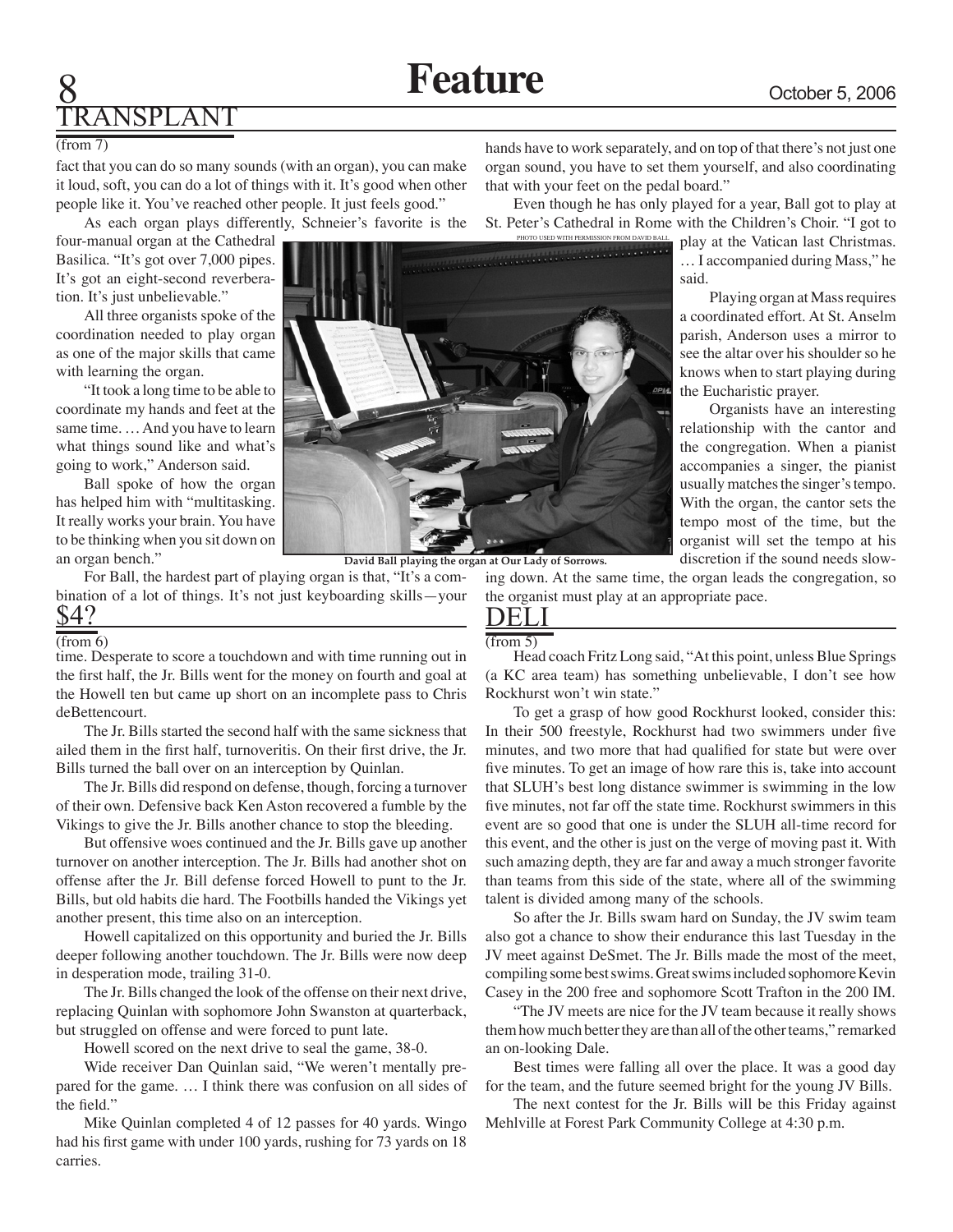## October 5, 2006 **News**

### PLAZA

Sheridan also thanked corporate donors Anheuser-Busch, Energizer, and Smurfit-Stone for their "leadership in the campaign."

Sheridan also recognized the support he received from "the leadership within the school," including Laughlin, Digman, and Board of Trustees member Ted Hellman, '66, who "really directed the projects," according to Sheridan. He also noted that Director of Facilities Patrick Zarrick "employed (the latter three's) ideas."

"I had very little to do with (Vision 2000)," Sheridan said.

Hellman spoke after Sheridan, recognizing the dozens of contractors and partners that played a role in V2K, and then Charles Drury, Jr. took the podium, speaking about the effect SLUH had on his son, Charles Drury III, who graduated in 2005.

"(My wife and I) experienced firsthand what a SLUH education can do for a young man," Drury said. According to Drury, his son "matured physically, mentally, and most importantly, spiritually" during his time at SLUH.

### **PN PIC OF THE** week



**Freshman goalkeeper John Huddleston and Andy Johnson (in white) defy two Cadets while soaring for the ball against CBC on Thursday, September 28.**

"Thursday come, and the week is gone." —George Herbert

(from 1) Following Drury's speech, the Drury<br>Sheridan also thanked corporate donors An-<br> $\frac{1}{2}$  St. Louis's Following Drury's speech, the Drury family and Board Chairman Tom Santel, '76, unveiled a plaque on the plaza's entrance archway featuring a gold image of St. Ignatius and the inscription: "Dedicated to the spirit of St. Ignatius, the Society of Jesus, and faculty who continue to ground the young men of SLUH in faith, intellect, and values as a foundation for success in life."

> Slay then presented SLUH with the Spirit of St. Louis Award, which he said is given to "city companies, organizations, and institutions that demonstrate a special commitment to the city." Vision 2000, Slay said, is "a huge commitment to the city. Other schools have packed up and left," but SLUH has remained in the city itself. Slay also praised SLUH as an anchor in the community and recognized the school's investment in the neighborhood and its commitment to quality education.

> The SLUH chorus closed the evening with a strong rendition of "God Bless America," punctuated by a barrage of fireworks so ferocious that several students reported feeling the blasts inside the school building.

### PTI (from 2)

saying that it only required contacting the phone company, who then came to reprogram the phones. The process only took about an hour, and it was completed for no cost.

### NHS MATH problem

Using exactly five fives, no other numbers, and only algebraic symbols, is it possible to make all the integers 1 through 50? For instance:  $1 = (5/5) + 5(5-5)$ .

Find as many of the answers as you

can, and submit your answers to: The folder across from the math office marked "Math Problem of the Week" or e-mail your answer to sluhmath@ yahoo.com.

Prizes await those who participate!



### Volume LXXI, Issue 7 "Street" Creds

**News Editors:** Charlie "Spiceberry Lane" Landis, Jim "Lindell" Santel

**Sports Editor:** Scott "South Outer 40" Mueller

**Features Editors:** Andrew "Conway" Mueth, Sean "North Kirkwood" Kickham

**Photos Editor:** Matt "Salisbury" Hubbard **Core Staff:** Kevin "Notre Dame" Casey, Dan "Manchester" Everson, Christian "Arsenal" Ronzio, Jerry "Skinker" Lakin, Pete "Big Bend" Mackowiak

**Reporters:** Dan "Brentwood" Behr, Kevin "James 'Cool Papa' Bell" Gier, Ray "Wild Horse Creek" Kreienkamp, Matt "Magnolia" Lawder, Kevin "Spoede" McBrearty, John "Zumbehl" Neill

**Advisor:** Mr. Frank "Kingshighway" Kovarik

**Moderator:** Mr. Steve "Dougherty Ferry" Missey

The *Prep News* is a publication of St. Louis University High School. Copyright © 2006 St. Louis University High School *Prep News.* No material may be reprinted without the permission of the moderators and editors.

### The Way We Were

"For Sale: Railroad ties, 700 left. Contact Rich Carr in HR 214."

*—From the* Prep News*, vol. 43, October 6, 1978.*

### *PN* **e-subscriptions**

To receive a complimentary copy of the *Prep News* via e-mail each Friday, e-mail us at prepnews@sluh. org. Please write SUBSCRIPTION in all caps in the subject bar.